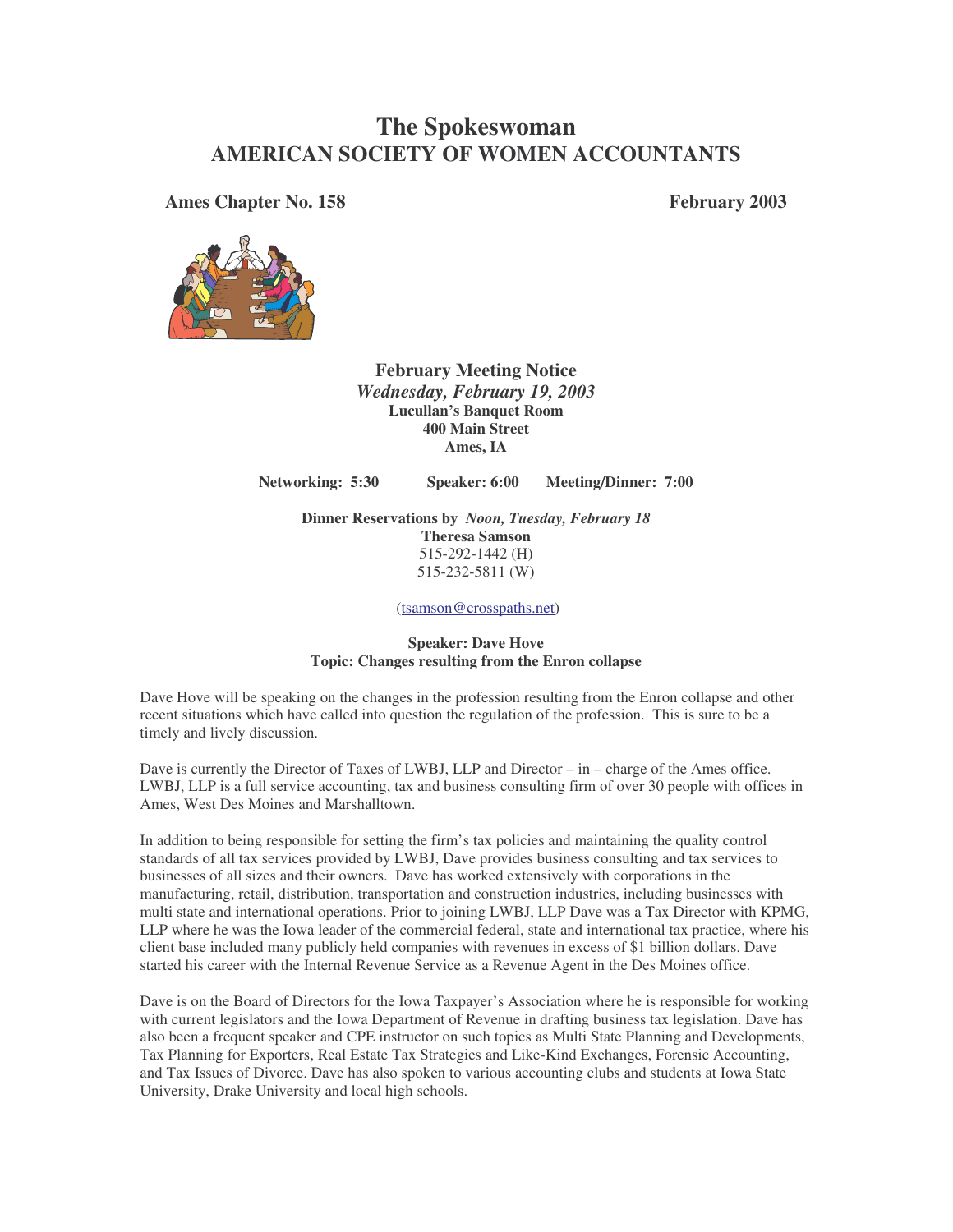Dave graduated from Iowa State University in 1983 and is currently a member of the AICPA and ISCPA.



# **President's Message**

Remember how much difference a few extra dollars made to us when we were students? Let's make it our goal to have 100% of our members contribute something toward our 2003-2004 chapter scholarship. Our December fundraiser was a great start. As we get ready to publish the application, please remember how important this is, how much this means to the students we support, and how proud we are as a small chapter that we can award one or two scholarships each year. In this St.Valentine's Day season, please be a scholarship sweetheart. See you February 19.

## **Board & Meeting Minutes**

## **American Society of Women Accountants**

Ames Chapter #158 Membership Meeting January 15, 2003

- **Call to Order:** The January 2003 Membership Meeting of the Ames Chapter #158 was called to order by President Margaret Munson at Lucullan's in Ames on Wednesday, January 15, at 7:25 pm. Those attending were Pat Jenkins, Beverly Wandling, Nancy Campbell, Cindy Sippel, Theresa Samson, Margaret Munson, Margaret Wilson, Jan Duffy, Marsha Peterson, Elisa Gibson, Kathy Strum, Ann Kurtenbach, Kate Mulder and Karen Jacobson. A quorum was present. Three guests were also in attendance.
- **Minutes:** Motion made by Kate Mulder and seconded by Cindy Sippel that the November 2002 minutes be approved as printed in the Bulletin. Motion carried.
- **Treasurer's Report:** The Treasurer's report was handed out to the members. Beverly Wandling indicated she would be mailing out confirmations on donations to the Scholarship Fund for the year 2002 soon. The date on the report was corrected to reflect the proper date. On motion made by Nancy Campbell, seconded by Jan Duffy, motion carried to accept the report.

#### **Committee Reports:**

**Membership Committee:** Margaret Wilson was presented her membership certificate by President Munson. An application for membership for Kara Mikesell will be presented at the Board meeting this evening subject to approval by National. Two of our guests will be submitting applications for membership in the near future. On motion made by Cindy Sippel, seconded by Theresa Samson, motion carried that the Chapter purchase nametags for the new members. Jan Duffy will order them.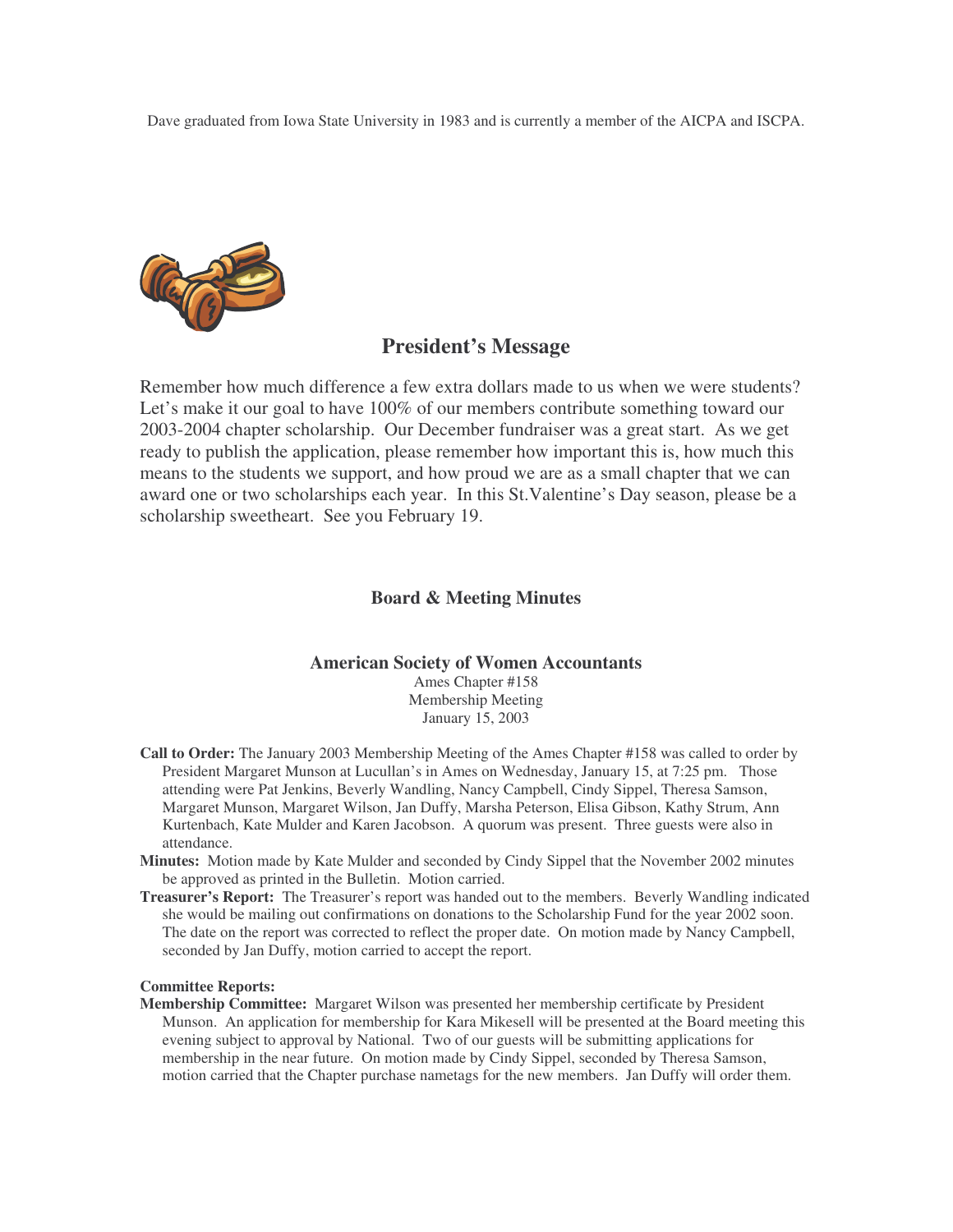**Program:** Dave Hove will speak at the February meeting on the impact of the Sarbaines – Oxley Act of 2002.

**Scholarship:** \$515 was raised at the Christmas party. The scholarship applications will be out soon. **Bulletin:** An e-mail address is needed for Marti Landers. Beverly Wandling will provide it.

#### **Other Reports:**

**Area Director:** Kate Mulder had no report.

#### **New Business:**

**President's Pin:** Margaret Munson presented Jan Duffy with her president's pin.

**Outstanding Member Award:** Cindy Sippel, Jan Duffy and Nancy Campbell were appointed to the Outstanding Member Award Committee, with Vice President Cindy Sippel to act as Chairman.

**Next Meeting:** The next meeting will be at Lucullan's on February 19, 2003.

**Adjournment:** On motion made by Cindy Sippel, seconded by Nancy Campbell, motion carried that the meeting be adjourned at 8:00 pm.

Respectfully submitted,

Karen Jacobson **Secretary** 

## **American Society of Women Accountants**

Ames Chapter #158 Board Meeting January 15, 2003

- **Call to Order:** The January 2003 Board Meeting of the Ames Chapter #158 was called to order by President Margaret Munson at Lucullan's in Ames on Wednesday, January 15 at 8:03 pm. Cindy Sippel, Jan Duffy, Margaret Munson, Beverly Wandling, Theresa Samson, Pat Jenkins and Karen Jacobson were present. A quorum was present.
- **Minutes:** The minutes for the November 20, 2002 Board Meeting were reviewed. It was noted that the opening and closing times were reversed. On motion made by Jan Duffy, seconded by Cindy Sippel, motion carried that the minutes be approved with the two time changes.
- **Membership:** An application for membership for Kara Mikesell was presented. Motion made by Jan Duffy and seconded by Theresa Sampson that the application be accepted pending approval by National. Motion carried.
- **Other:** The term of the Treasurer was discussed and it was agreed that the term should run for two years in order to utilize the learning curve.
- **Adjournment:** Motion made by Pat Jenkins and seconded by Cindy Sippel that the meeting be adjourned. Motion carried. The meeting was adjourned at 8:07 pm.

Respectfully submitted,

Karen Jacobson **Secretary**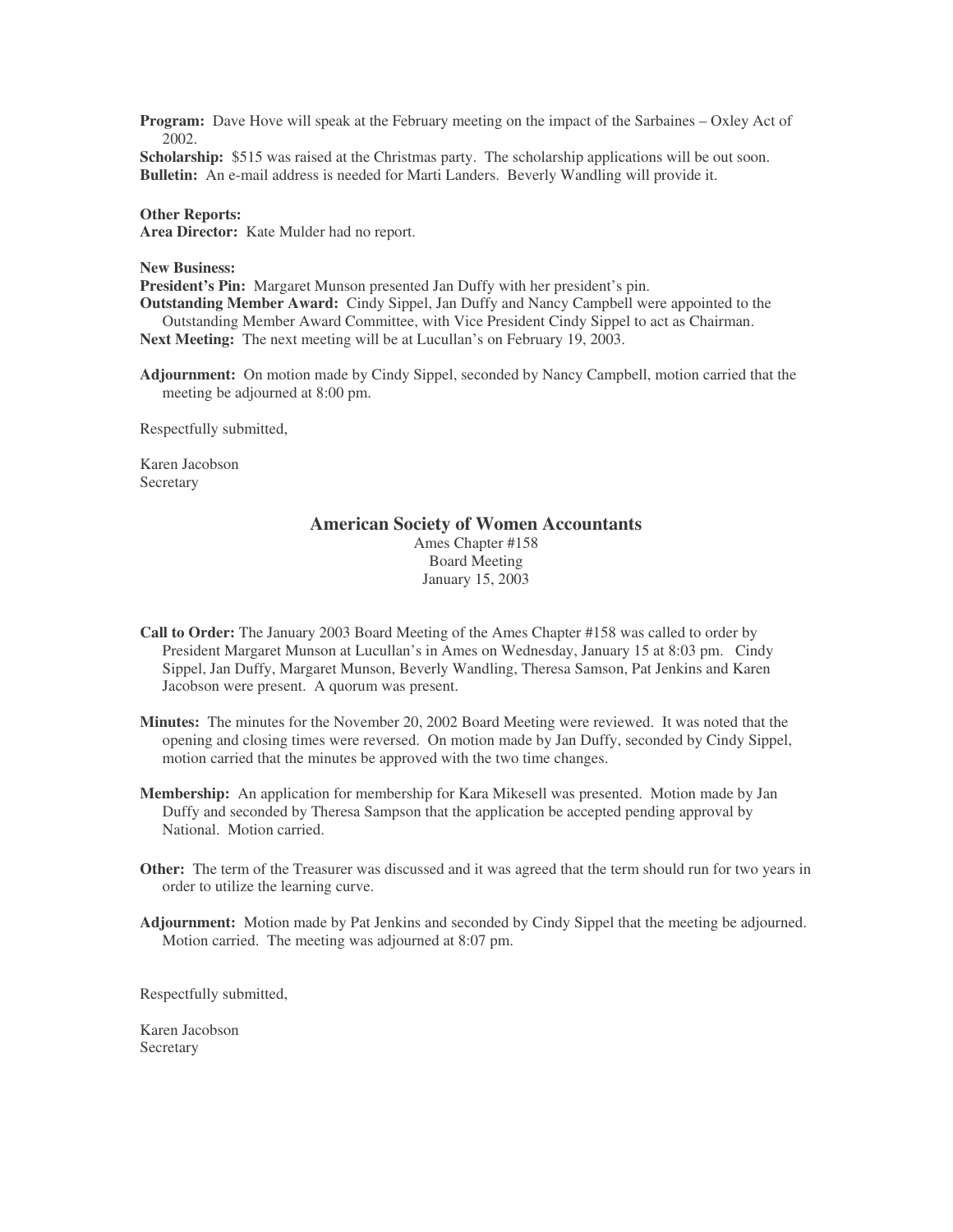# **Congratulations**

Kara Mikesell passed her LPA exam and now has the ethics part to complete. Congratulations!!!

# **Membership List of Ames Chapter**

| Name                            | <b>Address</b>                                   | <b>Home Phone</b> | Work<br><b>Phone</b> | E-mail                                                                |
|---------------------------------|--------------------------------------------------|-------------------|----------------------|-----------------------------------------------------------------------|
| Campbell, Nancy                 | 3630 Fletcher<br>Ames, IA                        | 232-1173          | 239-6456             | Ncampbell@sauer-danfoss.com                                           |
| Doran, Mike                     | 2412 Timberland Rd<br>Ames, IA                   | 292-8193          | 294-9448             | Bdoran@iastate.edu                                                    |
| Duffy, Jan                      | 2935 Eisenhower<br>Ames, IA                      | 232-2213          | 294-1481             | Jduffy@iastate.edu<br>Jduffyisu@aol.com                               |
| Gibson, Elisa                   |                                                  |                   |                      | Egibson@midwestins.com                                                |
| Jacobson, Karen                 | 107 Lafayette Ave.<br>Story City, IA 50248       | 733-2660          | 733-4325             | Kjacobson@bethany.storycity.net<br>Bethany@storycity.net              |
| Jenkins, Pat                    | 2608 Northwestern Ave.<br>Ames, IA               | 232-7672          | 685-5205             | Pat.jenkins@GarstSeedCo.com<br>Pjenkins@netins.net                    |
| Ketchum, Jennifer               | 205 Oak St.,<br>Colo, IA 50056                   | 377-3338          |                      | BizTeam@aol.com<br>Jnjketch@netins.net                                |
| Kobernusz, Lisa                 | 1409 Aldrich Avenue<br>Boone, IA 50036           | 432-3999          | 432-8636             | llkob@galynx.com                                                      |
| Landers, Marti                  | 3310 N.E. Briarwood Dr.<br>Ankeny, IA            | 965-8142          |                      | Mlanders244@earthlink.net                                             |
| Munson, Margaret                | 1314 Grand Ave.<br>Ames, IA                      | 232-9950          | 281-7716             | Margaret.munson@iub. state. i.a. us<br>munson@midiowa.net             |
| Mulder, Kate                    | 4705 Dover Drive<br>Ames, IA 50014               | 292-7693          | 382-6596             | Cmulder@nev.hfmgt.com<br>Kmulder@midiowa.net                          |
| O'Neall-Smith,<br><b>Brenda</b> | 1463 Y Ave.<br>Ames, IA 50014                    | 292-8718          | 292-0140             | Oneall@isupress.edu<br>Mooncat2@qwest.net                             |
| Ravenscroft, Sue                |                                                  | 268-0294          | 294-3574             | Sueraven@iastate.edu                                                  |
| Samson, Theresa                 | 206 Sandburg Crt<br>Ames, IA 50014               | 292-1442          | 362-0615             | Tsamson@crosspaths.net                                                |
| Sippel, Cindy                   | $1232 20$ <sup>th</sup> Street<br>Ames, IA 50010 | 232-6939          | 248-8086             | Resippel@msn.com                                                      |
| Strum, Kathy                    | Hertz Associates, Ltd.<br>Nevada, IA 50201       | 382-4853          | 382-6596             | Csippel@sauer-danfoss.com<br>Kstrum@nevia.net<br>Kstrum@nev.hfmgt.com |
| Strum, Penny                    |                                                  |                   |                      | Pstrum@hpikeconst.com<br>CheePree@aol.com                             |